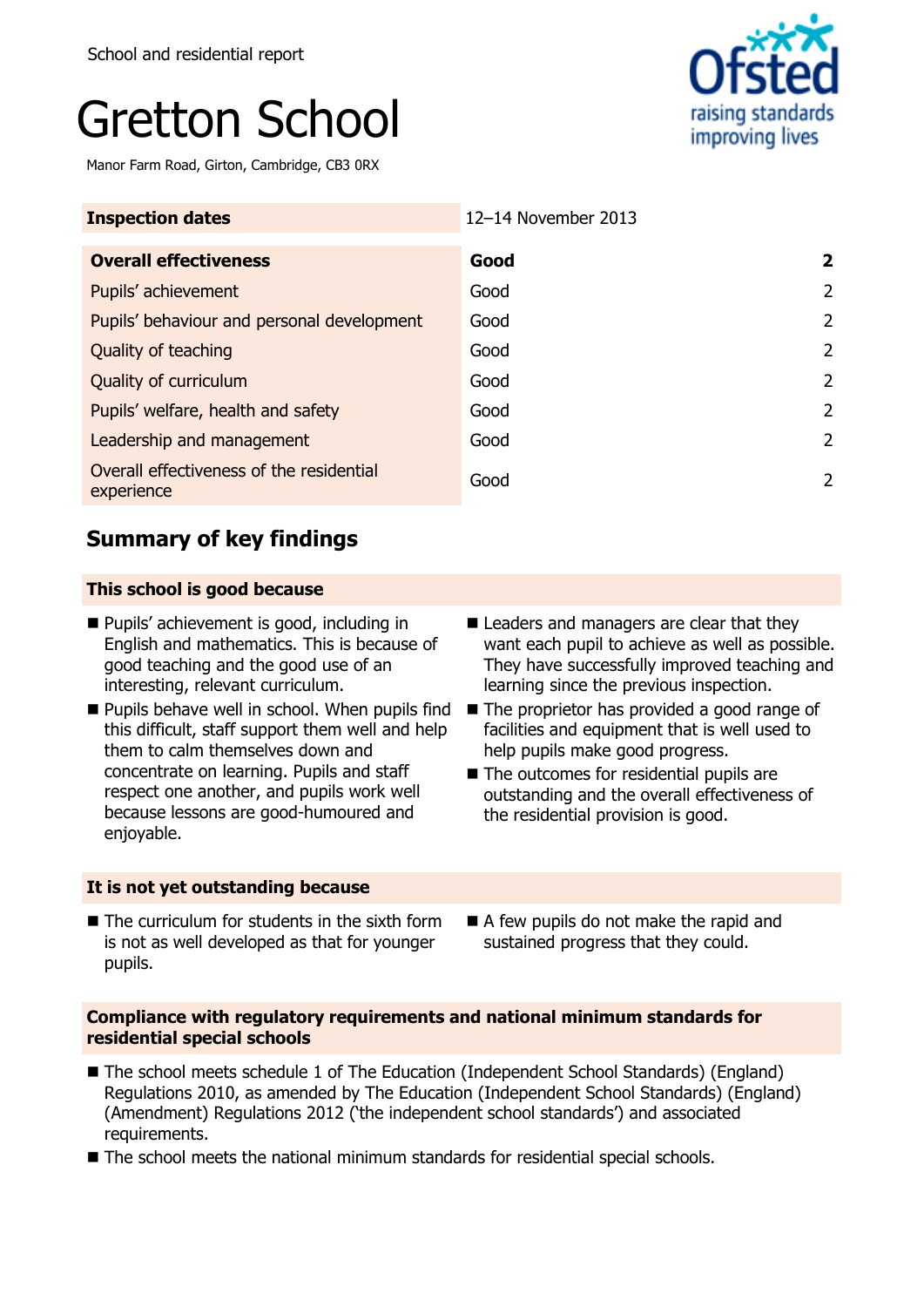## **Information about this inspection**

- This inspection was carried out with one day's notice. The lead inspector observed eight lessons taught by eight different teachers and looked at pupils' work. One lesson was observed jointly with the headteacher. Discussions were held with leaders and managers, staff members from both the school and residence, and social workers and representatives of local authorities.
- The inspectors met with residential and day pupils.
- Inspectors looked at a range of documentation including that relating to the residential provision, safeguarding, teaching, management and progress.
- Inspectors took account of 20 questionnaire responses from staff, and the views of 21 parents and carers who responded to Parent View (the online questionnaire) and of seven parents and carers met with during the inspection.

## **Inspection team**

John Gush, Lead inspector **Additional Inspector** 

Steve Halliley **Steve Halliley** Social Care Inspector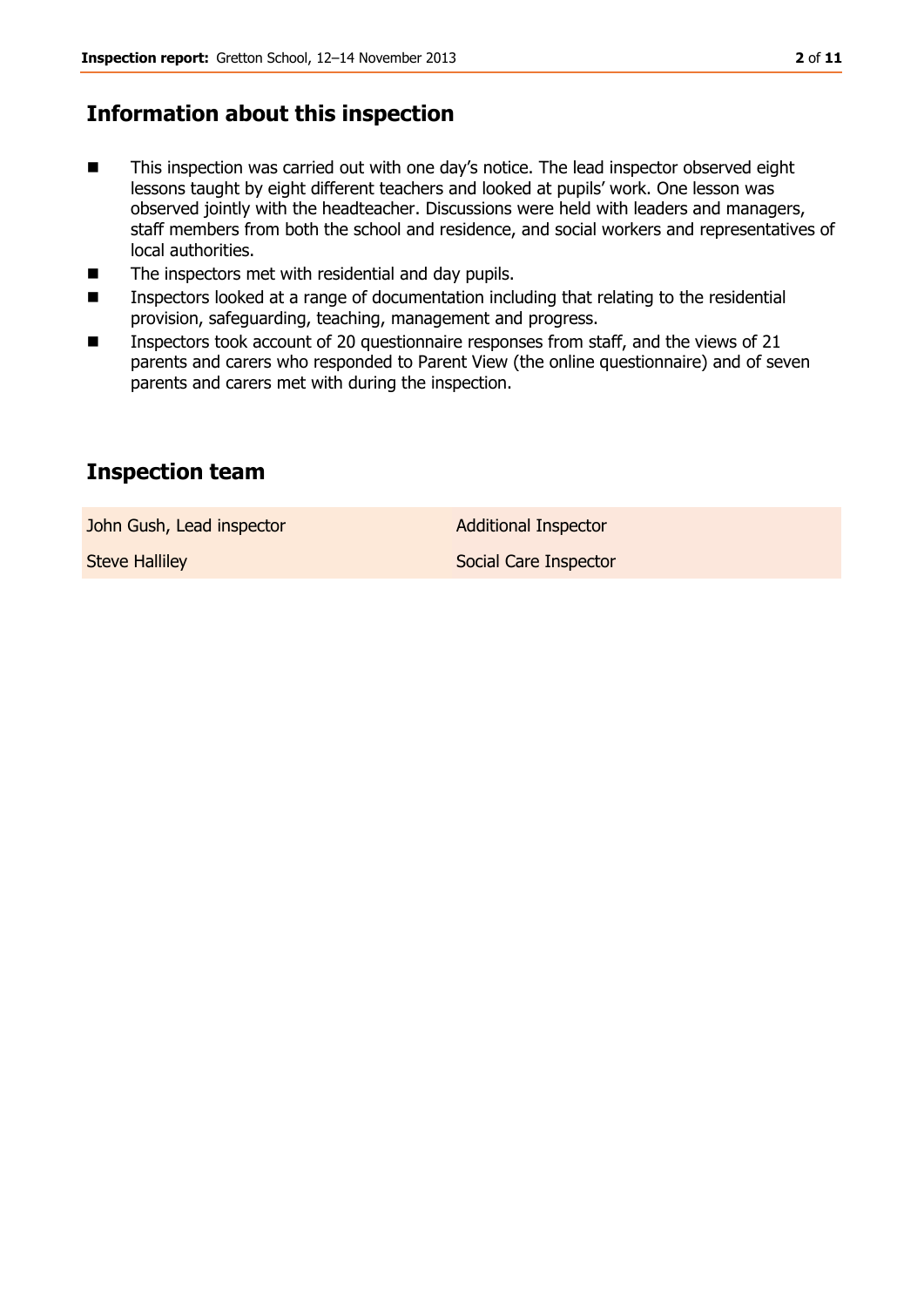# **Full report**

## **Information about this school**

- Gretton School is an independent residential special school for girls and boys with autistic spectrum conditions, specifically those of higher ability and those with Asperger's Syndrome. It is located in Girton village on the outskirts of Cambridge.
- The school opened in January 2010. It is registered for up to 60 pupils aged from five to 19 years and has provision for eight residential placements. It is owned and operated by Cavendish Education Ltd.
- There are 53 pupils on roll aged from 5 to 16 years. All have statements of special educational needs for autistic spectrum conditions or related difficulties. Six of the pupils are weekly boarders in the school's residential provision.
- The school makes use of a local further education college to extend its provision for older pupils and prepare them for life after school.
- The school aims 'to offer an environment where children and young people who have experienced disruption in their education are supported to achieve their academic and social potential'.
- The school was last inspected in October 2010 and the previous inspection of the residential provision took place in July 2012.

## **What does the school need to do to improve further?**

- Ensure that all pupils' work is marked in such a way that they always know what they need to do to improve their work.
- **Develop the curriculum for sixth formers so that it better prepares them for independent** adult life.
- **IMPROVE PUPILS' learning and behaviour plans so that they reflect pupils' academic abilities** and aspirations more accurately, and are clearer about exactly what must improve.
- **IMPROVE the residential provision by:** 
	- ensuring that all staff follow the administration of medication procedures at all times to minimise the possibility of errors occurring
	- ensuring that all pupils are aware of the availability of an advocacy service they can contact if they wish to do so
	- ensuring that records of sanctions and restraints accurately and fully reflect the reason for the restraint or sanction taking place
	- ensuring that at least one residential pupil is included on the school council and attends meetings.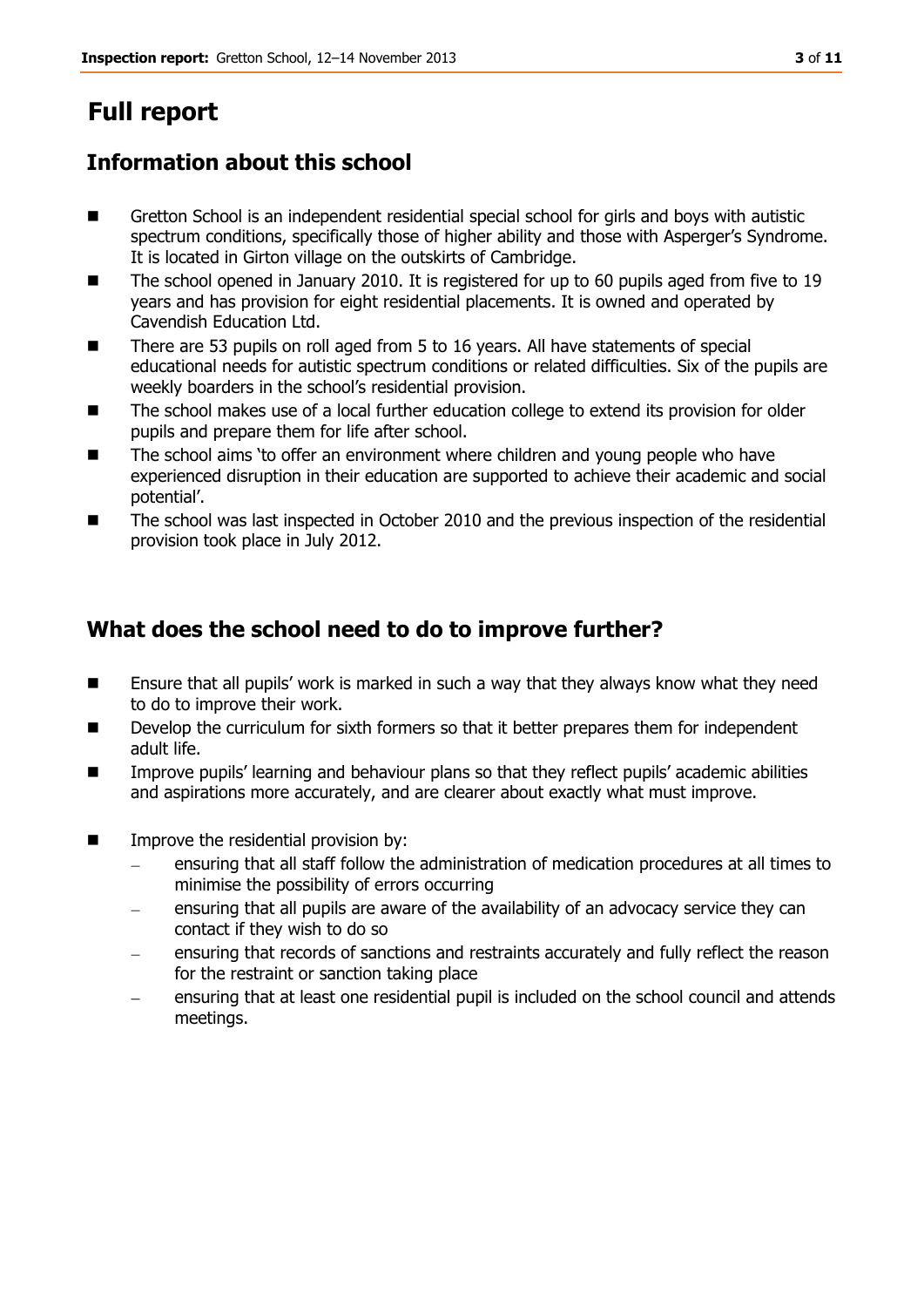## **Inspection judgements**

#### **Pupils' achievement Good**

Pupils' achievement is good. While their autistic spectrum conditions present substantial barriers to learning, pupils make good progress as a result of good teaching, an effective curriculum and valuable support for learning and personal development from a range of therapists. Pupils' achievement is not outstanding because a few pupils do not make such rapid progress. Pupils make good progress towards their targets in all subjects, including English and mathematics, but these do not always make sufficiently clear what pupils must achieve if they are to be successful. The residential provision supports pupils' achievement very effectively, for example, in relation to their literacy, communication and self-help skills.

A large proportion of the pupils have experienced disrupted education and many have only been at the school for a short time. Almost all re-engage quickly with learning, and make up lost ground well.

With careful, well-prepared support from teachers and assistants, almost all pupils take part actively in lessons and enjoy learning. They take pride in their work, much of which is attractively displayed in classrooms and around the school. They contribute well when presenting what they have learned to others. Pupils are active users of information and communication technology (ICT) which is effectively used throughout the school to extend learning, especially in literacy and numeracy.

During the year prior to the inspection the first group of pupils to take GCSEs achieved results that exceeded expectations in view of their starting points. They achieved grades ranging from G to B in English, mathematics, science and art.

Pupils in Key Stage 5 (the sixth form) continue to make progress in their literacy, communication, numeracy and independent living skills. Many study for AS-level art. Together with older pupils in Key Stage 4 they take a range of introductory courses at the local further education college, such as motor mechanics, photography and carpentry. These subjects provide additional opportunities for pupils to gain recognised qualifications and to work in community settings. They prepare them well for moving on to further education, training or employment when they leave school. All the pupils who left school at the end of Key Stage 4 last year went on to further education or apprenticeships.

#### **Pupils' behaviour and personal development Good**

Pupils' behaviour is good, reflecting the rapid improvement that they make in their personal development from when they first join the school. These qualities help pupils to enjoy school again and to make good academic progress. Most pupils are polite and communicate well with each other and with staff members and visitors. A few pupils, though, continue to struggle to control outbursts of frustration and anger. Staff are knowledgeable about pupils' difficulties and support them well to manage their own behaviour more appropriately.

Pupils' outcomes as a result of the residential provision are outstanding. Behaviour management is a strength in the residence. There have been no unauthorised absences or physical interventions for the last five months, and very few sanctions have been given as a result of inappropriate behaviour. The behaviour and personal development of residential pupils are strongly supported by their residential experience. These pupils respond very well to the wide range of interesting activities provided. They develop new skills such as bike riding and swimming, and develop their confidence, social skills and ability to participate in group activities. Residential pupils have a very strong and clear voice in the running of the residence. They express their thoughts, feelings and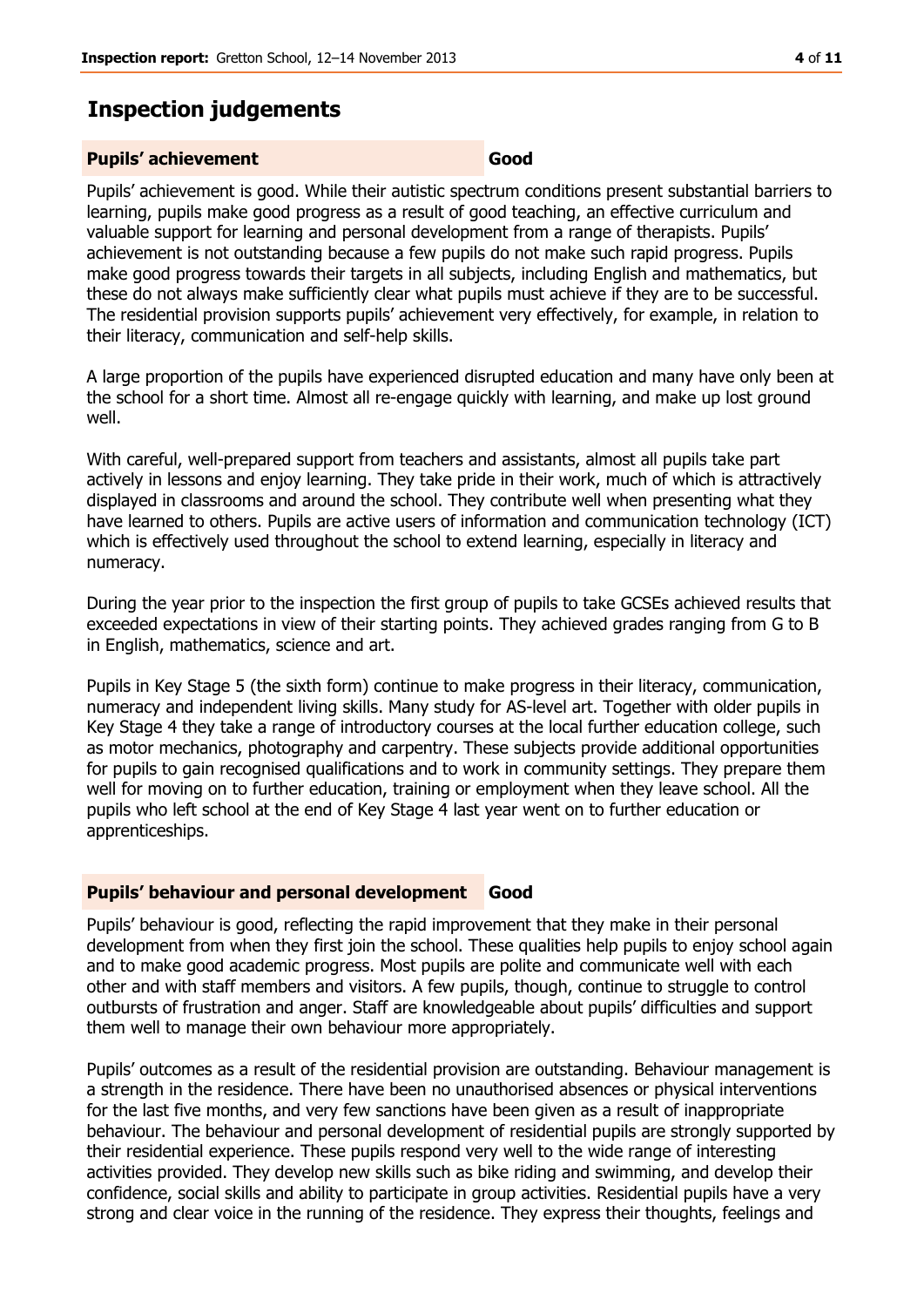views at weekly meetings and through discussion and negotiation with keyworkers and other adults. This helps them to develop their communication skills and has a good impact on their learning and development.

Pupils say that they enjoy school. One said 'I love coming' and another commented that it is 'very fun'. Almost all attend well and are punctual to their lessons. Residential pupils' attendance in school is excellent. Staff are consistent in their use of agreed approaches to supporting pupils' behaviour. Targets are mentioned throughout lessons, which regularly end with an opportunity for pupils to evaluate their own performance in learning and behaviour. This helps pupils to take increasing responsibility for their own actions and learning. Pupils respond well to the school's reward scheme and enjoy the positive response to their efforts.

The school makes good provision for pupils' spiritual, moral, social and cultural development. All staff contribute very well to the culture of understanding and mutual respect which helps the pupils to become more self-confident and sociable. Through assemblies and lessons in humanities and personal, social and health education, pupils gain a good awareness of some important features of other cultures. Recently, some pupils have learned about asylum seekers and the perils of being recruited as a child soldier in Africa. Such subjects help pupils to develop a deeper understanding of compassion, morality and tolerance of difference. This all helps them to understand further the importance of appropriate behaviour and relationships.

Pupils learn about British institutions and services through citizenship lessons, residential experiences and the everyday work of the school. A recent study of parliamentary procedures included a visit from a member of the House of Lords which helped pupils to understand some political processes. The school council allows pupils to be involved in decision-making about the school, although it does not currently involve residential pupils. Together with the school's charity work, which builds very good relationships with the community, such activities help pupils to develop the attitudes and skills they need to take an active part in democratic society.

### **Quality of teaching Good**

The quality of teaching is good and enables pupils to make good progress in learning and development. Teachers and their assistants have high expectations of what pupils can achieve. They use a range of effective methods to help pupils overcome their particular difficulties in learning, and to make the most of their abilities, especially in literacy and numeracy. In an outstanding mathematics lesson, for example, pupils in Key Stage 2 recounted how they had tallied the colours of cars in the car park the previous day, and then learned how to represent the information as a bar chart. In this lesson, the well planned build-up of learning during the week and the careful deployment of teaching assistants helped each pupil to reinforce their understanding and develop new skills. In a minority of teaching, however, pupils are not clear about what they are expected to do, or about the standard of work they are expected to achieve. As a result their progress is slower.

Pupils are accurately assessed when they first join the school and regularly thereafter to check on their learning and progress. Assessments are shared with staff in the residential provision so that they know how these pupils are progressing and can support their learning and development further. Teachers use the assessments to set targets for each pupil. These underpin lesson plans well, allowing teachers to use a good range of activities to meet each pupil's needs.

Pupils' work is neatly presented and regularly marked. Although most marking is very helpful, some does not indicate what pupils need to do to improve and reach their targets, or allow them to show how they have responded to this advice. Careful attention is paid to pupils' statements of special educational needs, and teaching ensures that requirements are fulfilled. All pupils have valuable individual plans for learning and the development of their behaviour. These are used effectively to help staff provide relevant support for each individual. However, these plans do not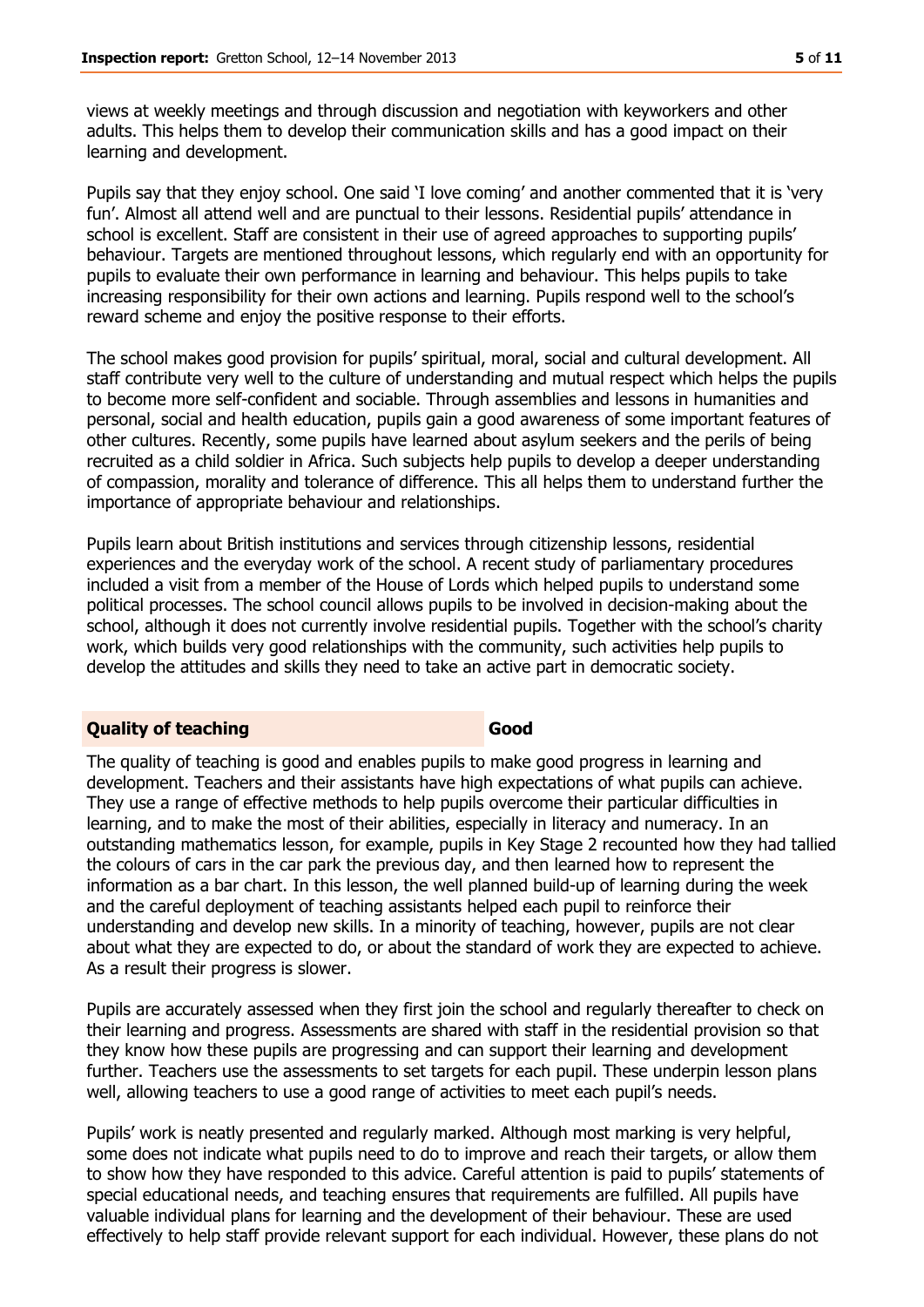always provide sharp and challenging learning targets that reflect pupils' academic abilities and aspirations, or behaviour targets that are clear about exactly what aspects must improve.

Teachers and staff, including those who support the courses taken by pupils attending further education college, make good use of their subject knowledge to enthuse and inspire pupils. They use ICT effectively to stimulate learning and promote pupils' motivation. Their expertise in working with pupils with autistic spectrum conditions is supported further by effective work with the school's educational psychologist and team of therapists. This helps staff to develop strategies that enable pupils to re-engage well with learning and make good progress. Teaching assistants provide excellent support to classes and to individual pupils. In almost all instances they work seamlessly with teachers, both by following plans and directions and by taking appropriate initiative. Their enthusiasm and the valuable relationships they develop with pupils have a very positive impact on pupils' learning and progress.

#### **Duality of curriculum Good**

The school has developed a good curriculum for pupils in Key Stages 1 to 4. It is built around the National Curriculum subjects as well as personal, social and health education, citizenship and religious education. The curriculum provides a good basis for teaching and helps pupils to learn well, make good progress and use their developing literacy and numeracy skills across most subjects. The excellent range of activities provided for the residential pupils contributes very well to their personal development. Residential staff support pupils' academic progress effectively because of the good information provided by the school.

The curriculum for students in the sixth form adequately supports the continued development of their independent living skills and skills in communication, literacy and numeracy. It is effectively supplemented by the use of college courses that extend students' range of skills and help to prepare them for the next stage in their lives. Nevertheless, the curriculum does not yet provide the best possible opportunities for students in the sixth form to extend their independence and employability skills.

Physical education takes place in the school's gym and is supplemented by a range of outdoor activities, including the newly established and very enthusiastic football team of both boys and girls. Physical education has a good impact on improving individuals' health and fitness. Regular outings, such as to museums and local places of interest, extend pupils' knowledge and interest in their locality and in the world at large. Residential visits to an outdoor pursuits centre help them to develop friendships, improve their skills and willingness to learn. Professionals from occupational, speech and language, drama and music therapy services provide expert, helpful interventions for pupils as well as valuable advice to teachers and assistants. Appropriate advice about future options is provided for pupils through lessons, the annual reviews of their statements of special educational needs and visits from advisers.

#### **Pupils' welfare, health and safety Good**

Provision for pupils' welfare, health and safety is good in both the school and residence. There is a high level of commitment to pupils' wellbeing and care and all the regulations for independent schools and national minimum standards for residential special schools are met. The wide range of suitable and effective policies and procedures to promote pupils' welfare, health and safety are implemented well throughout the provision. Effective and vigilant supervision ensures that pupils are safe at all times. Risk assessments, including those for visits outside school, are thorough. Potential dangers, such as those associated with the use of the internet, are effectively outlined to pupils and this helps to keep them safe. Fire drills and health and safety checks are rigorously implemented in both the school and residence. Pupils are very well supported to adopt a healthy lifestyle throughout the provision, for example, through sport and the varied, well-prepared meals throughout the day and evenings. The behaviour management policies are clear and effectively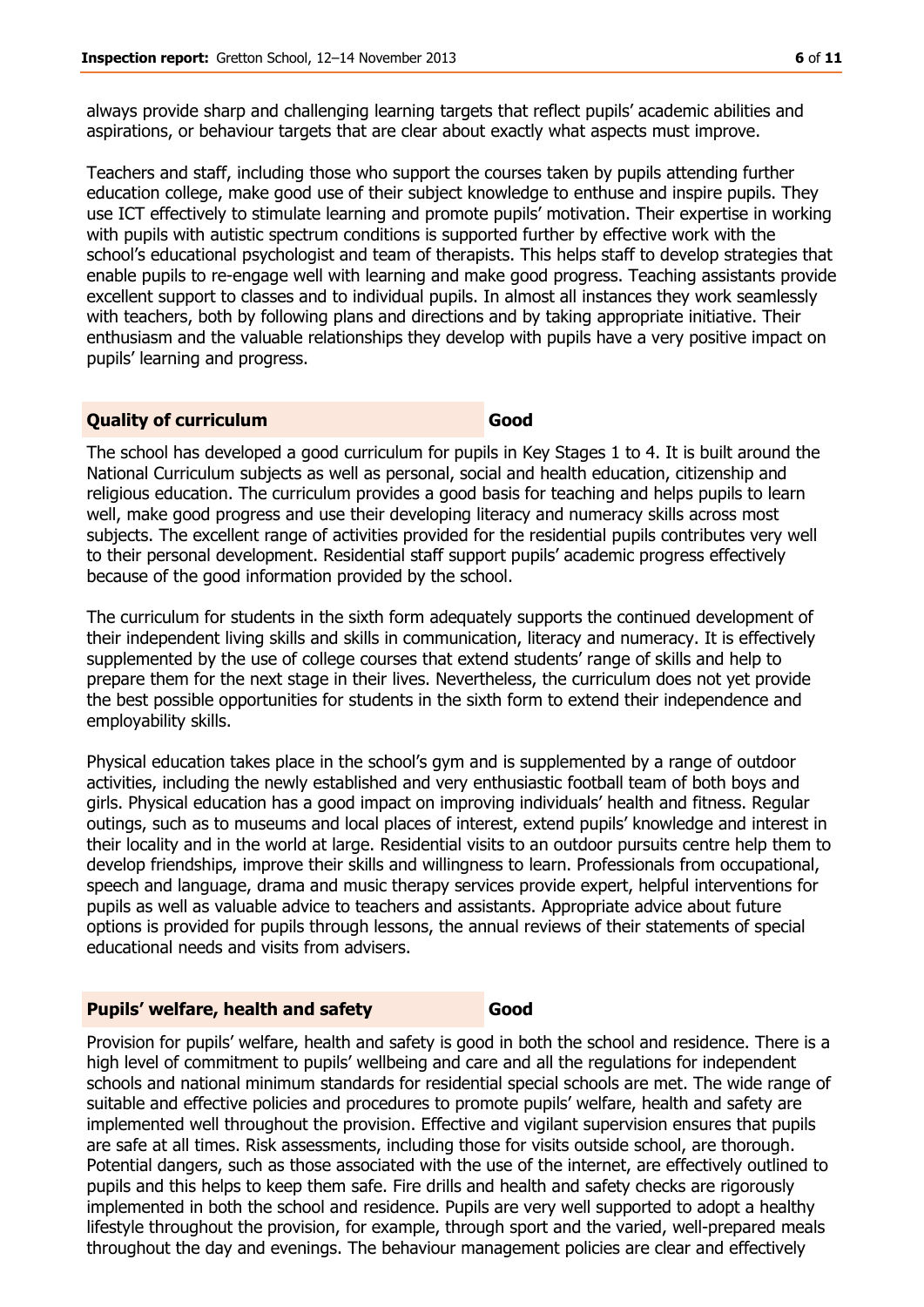implemented in the school and residence, with all incidents of inappropriate behaviour carefully recorded.

The school has good procedures for dealing with and eliminating bullying. The curriculum includes work on the unacceptability of bullying, and helps pupils to understand what it means. Day and residential pupils do not identify bullying as an issue and almost all are very clear they feel safe while at school. This is evident in the relaxed and good-humoured atmosphere during the school day and in the evenings. However, residential pupils are not sufficiently well informed of any outof-school advocacy service that they can contact for independent advice should they wish to. The school works effectively with any parents and carers who have concerns, but they are generally extremely positive about the impact the school has on reducing their children's anxiety and helping them to overcome their difficulties. One commented that without the school her child 'would have remained suicidal'.

In the residential provision, detailed and well-understood health and safety, child protection and anti-bullying policies contribute effectively to pupils' welfare, health and safety. Clear procedures are in place for the administration of medication but occasional errors are noted due to this procedure not being completely followed at all times. Individual pupils' and activity-based risk assessments are regularly reviewed and updated in conjunction with pupils themselves. This allows for well-managed, age-appropriate risks to be taken and for independence to be developed. Pupils' safety and welfare is further protected by the high staffing levels, which ensure experienced and qualified staff are available at all times. Feedback from residential pupils and their families about the impact of the provision is overwhelmingly positive.

Staff recruitment throughout the school is rigorous. All adults, including supply staff and college staff, undergo the required checks to ensure their suitability to work with children and young people. These are recorded as required. Staff training in child protection and first aid is thorough, and regularly updated within the recommended timescales. This includes suitable training, at the appropriate higher level, for the designated safeguarding officers.

#### **Leadership and management Good**

The leadership and management of the school and residential provision are good. They ensure that pupils are safe, achieve well and make good progress. Since the last inspection, the number of pupils in the school has increased significantly. The school has adapted well to the changes that have resulted from this because of the strong and effective leadership of the Principal, the headteacher and the head of care. They have recruited a staff team that shares their vision and high expectations. Ownership of the school has recently changed hands. The new proprietor provides active support and additional investment for staffing and for the school's premises and facilities which make a good contribution to pupils' achievement. The proprietor has ensured that all the regulations for independent schools and the national minimum standards for residential special schools are met.

The school knows itself well. Self-evaluation is accurate and clearly identifies strengths and areas for development, such as the better analysis of behavioural incidents in order to reduce them more rapidly. The school has worked hard to improve the quality of teaching and learning and raise achievement since the previous inspection. There are effective arrangements for regularly observing and monitoring teaching. The resulting guidance to teachers and the targets set to help teachers to improve their work have had a positive impact on pupils' learning and development, enabling them to make good and sustained progress.

Good leadership and management of the residential provision have ensured that areas highlighted for improvement in the previous inspection have been properly dealt with. Residential leaders ensure that staffing levels are consistently high and that staff members are suitably qualified and receive ongoing training and professional development. As a result, the residential provision is safe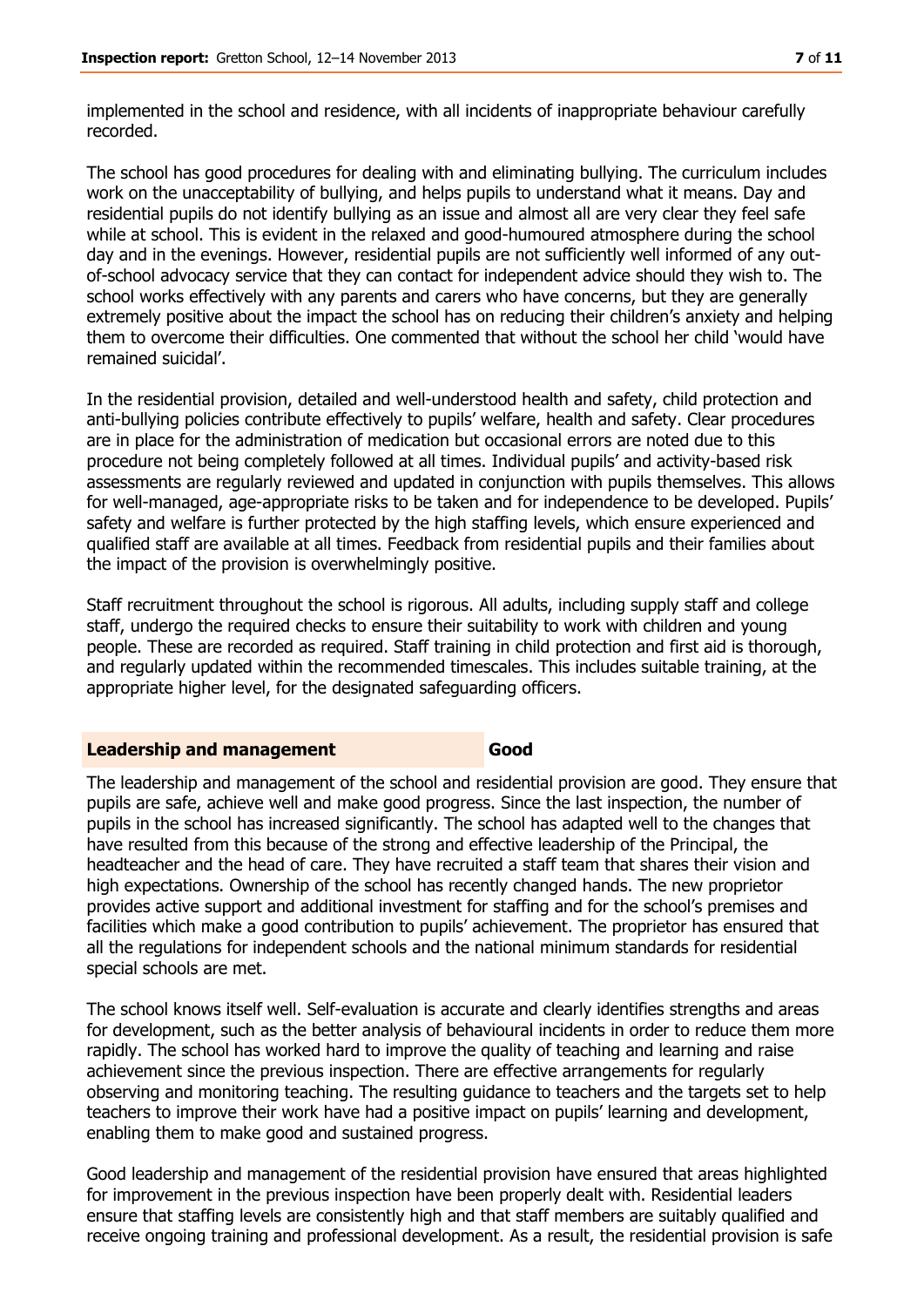for pupils and staff are very well equipped to support pupils' development and wellbeing. The residential provision is an integral part of the school and it is highly valued by pupils, their families and placing authorities. Effective monitoring by independent visitors and evaluative reports written by senior managers contribute to the ongoing development of the residential provision. Appropriate, clear and informative records are maintained on residential pupils and are stored securely. These provide a good overview of how each individual's time is spent, as well as their development and progress. However, while records of sanctions and physical interventions are always completed, they do not always include sufficient detail, for example, as to why a sanction or intervention was necessary.

The premises and facilities of the school are good and suitable for their purpose. The residences are homely, well maintained and provide a good standard of accommodation for the residential pupils. Classrooms are well maintained and of a good size. Specialist teaching areas include appropriate facilities for therapy and a well-equipped food technology area. Appropriate equipment for science teaching is available and good arrangements for ICT are available throughout the school. All the required information for parents, carers and others is provided or made available through the school's brochure and welcome pack or on the school's website. The complaints procedure meets requirements and is effectively used by parents and carers to express any concerns they have about the school.

| <b>Outcomes for residential pupils</b>                    | <b>Outstanding</b> |
|-----------------------------------------------------------|--------------------|
| <b>Quality of residential provision and care</b>          | Good               |
| <b>Residential pupils' safety</b>                         | Good               |
| Leadership and management of the<br>residential provision | Good               |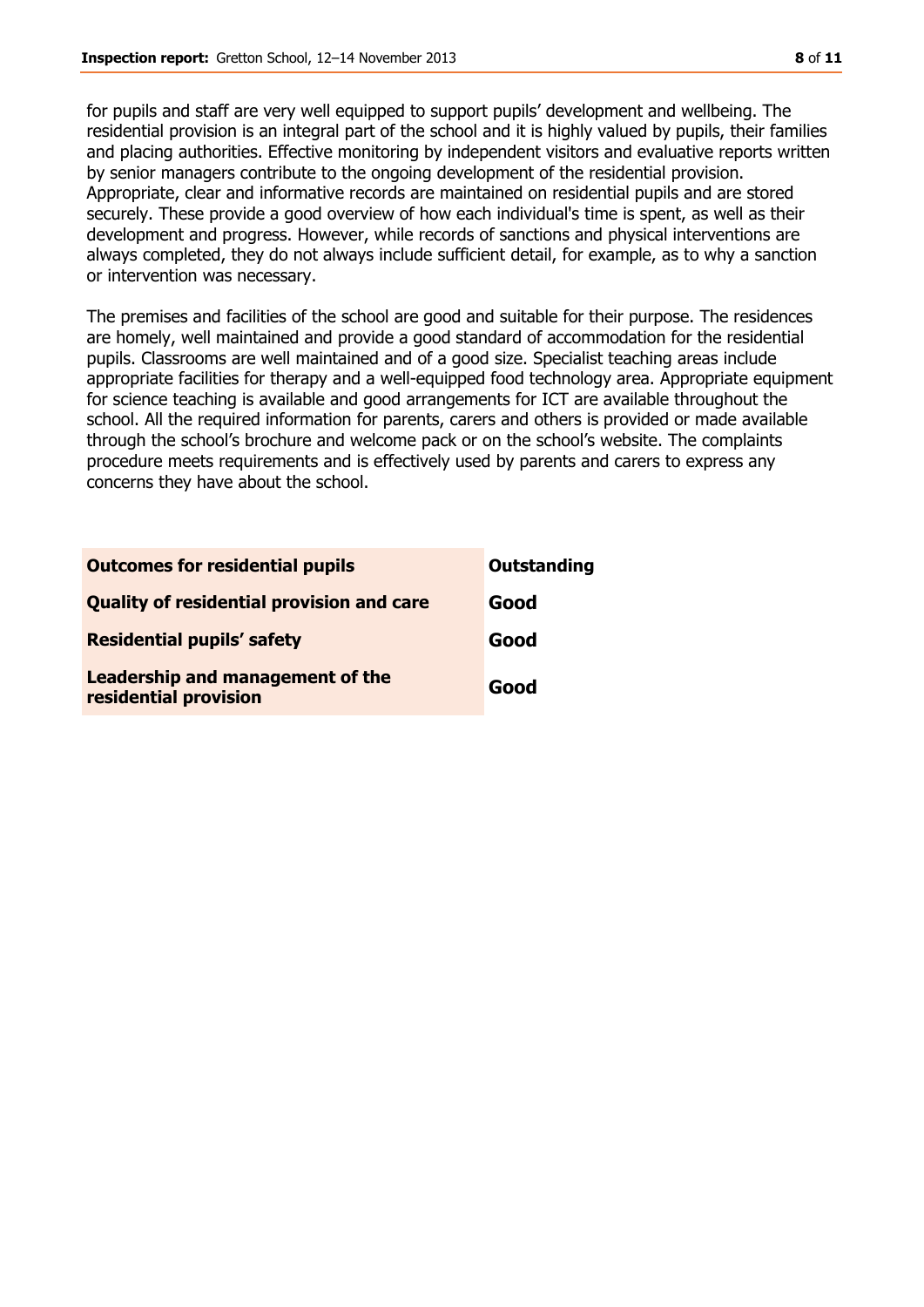# **What inspection judgements mean**

| <b>School and residential provision</b> |                  |                                                                                                                         |  |
|-----------------------------------------|------------------|-------------------------------------------------------------------------------------------------------------------------|--|
| <b>Grade</b>                            | <b>Judgement</b> | <b>Description</b>                                                                                                      |  |
| Grade 1                                 | Outstanding      | A school which provides an exceptional quality of education and<br>care and significantly exceeds minimum requirements. |  |
| Grade 2                                 | Good             | A school which provides a high quality of education and care that<br>exceeds minimum requirements.                      |  |
| Grade 3                                 | Adequate         | A school which meets minimum requirements but needs to<br>improve the quality of education and care it provides.        |  |
| Grade 4                                 | Inadequate       | A school where minimum requirements are not met and/or the<br>quality of education and care has serious weaknesses.     |  |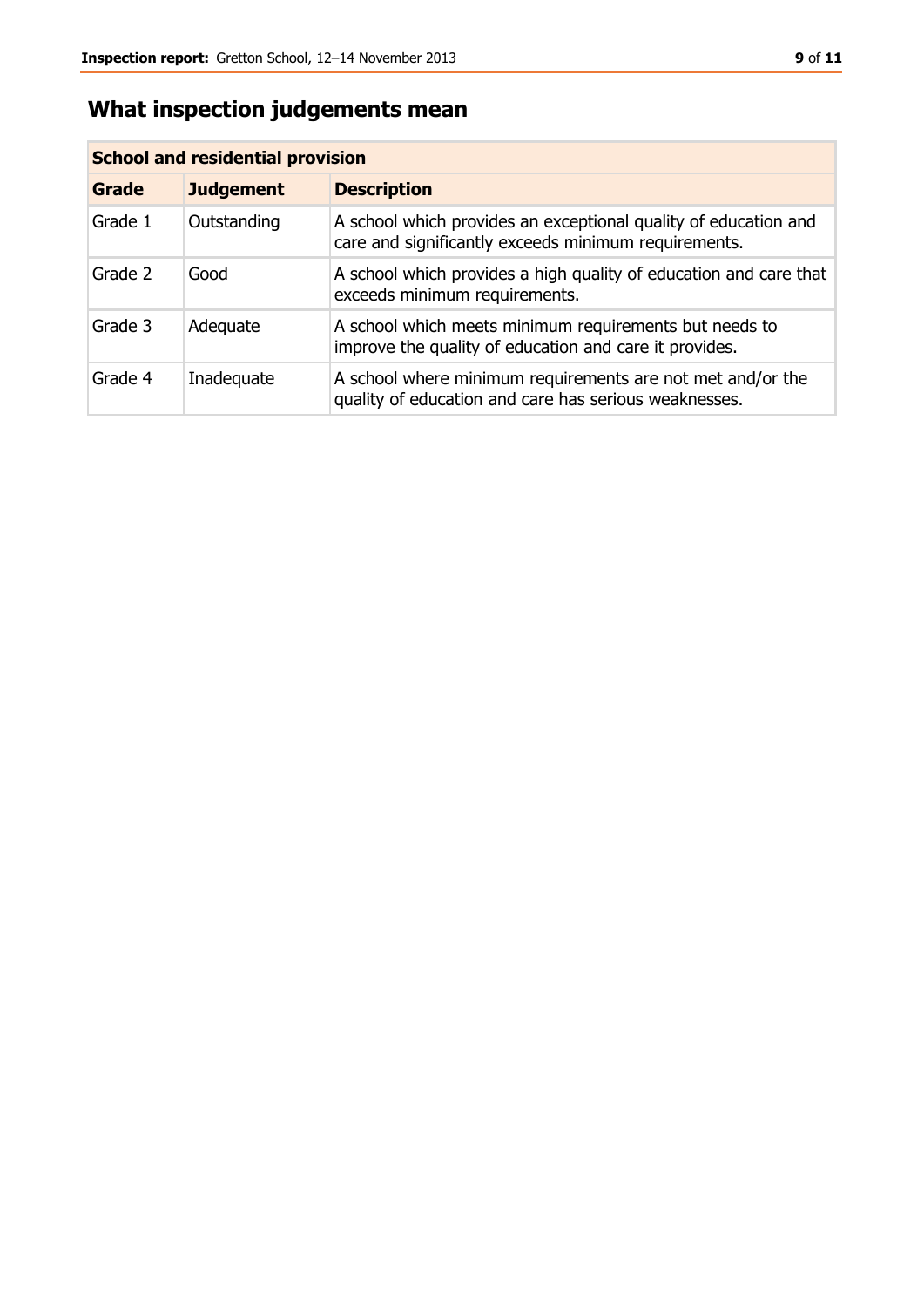## **School details**

| Unique reference number             | 136047    |
|-------------------------------------|-----------|
| Social care unique reference number | SC 425708 |
| <b>Inspection number</b>            | 422825    |
| <b>DfE registration number</b>      | 873/6048  |

This inspection was carried out under section 162A of the Education Act 2002, as amended by schedule 8 of the Education Act 2005, the purpose of which is to advise the Secretary of State for Education about the school's suitability for continued registration as an independent school. The inspection of residential provision was carried out under the Children Act 1989, as amended by the Care Standards Act 2000, having regard to the national minimum standards for residential special schools.

| <b>Type of school</b>                      | Special school for pupils with autistic spectrum and<br>associated conditions |
|--------------------------------------------|-------------------------------------------------------------------------------|
| <b>School status</b>                       | Independent residential special school                                        |
| <b>Age range of pupils</b>                 | $5 - 19$                                                                      |
| <b>Gender of pupils</b>                    | Mixed                                                                         |
| <b>Number of pupils on the school roll</b> | 53                                                                            |
| <b>Number of part time pupils</b>          | 0                                                                             |
| <b>Number of boarders on roll</b>          | 6                                                                             |
| <b>Proprietor</b>                          | <b>Cavendish Education Ltd</b>                                                |
| <b>Chair</b>                               | Aatif Hassan                                                                  |
| <b>Headteacher</b>                         | <b>Tina Harris</b>                                                            |
| Date of previous school inspection         | October 2010                                                                  |
| <b>Annual fees (day pupils)</b>            | £55,000 to £95,000                                                            |
| <b>Annual fees (boarders)</b>              | £90,000 to £135,000                                                           |
| <b>Telephone number</b>                    | 01223 277438                                                                  |
| <b>Fax number</b>                          | 01223 773090                                                                  |
| <b>Email address</b>                       | admin@grettonschool.com                                                       |